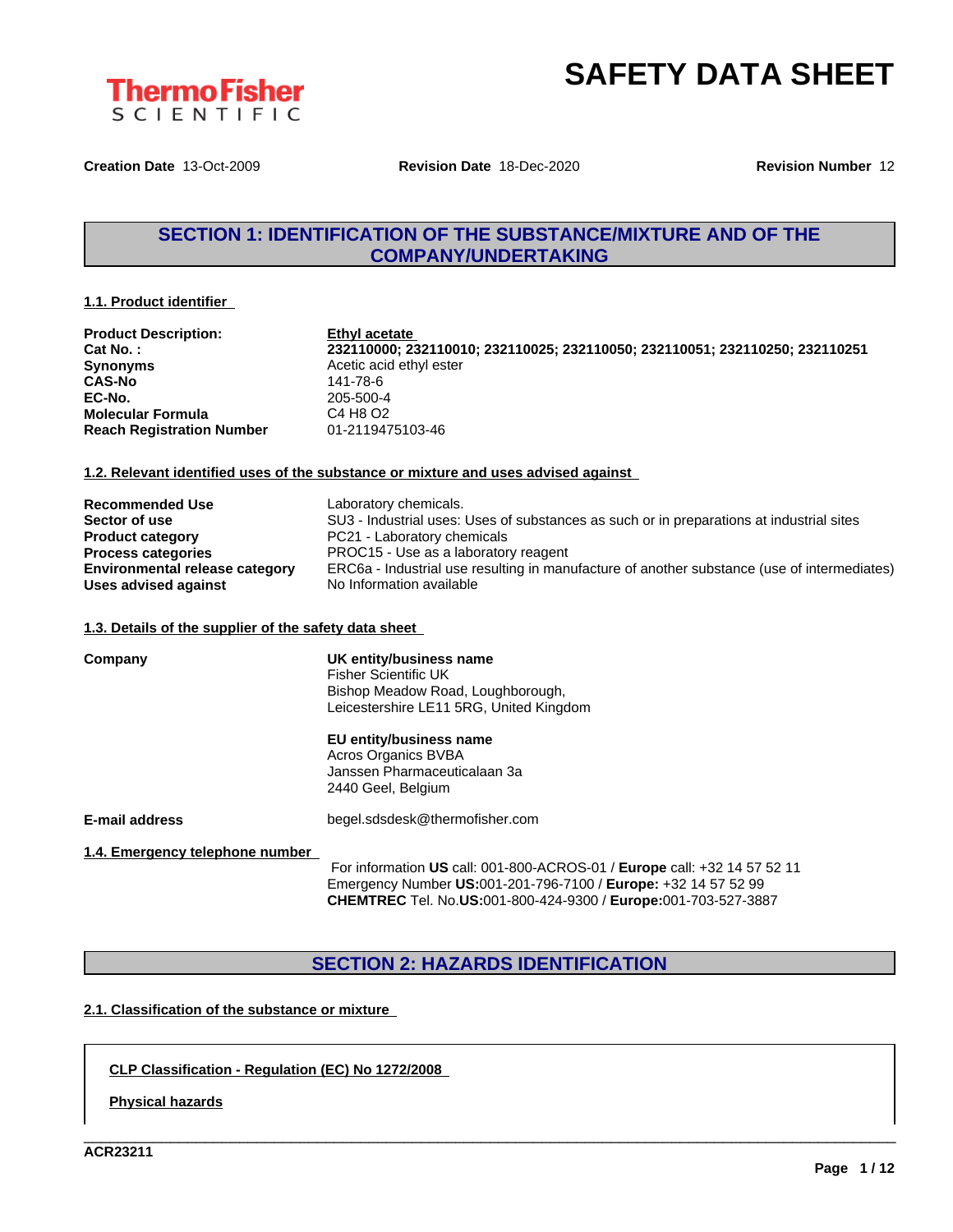\_\_\_\_\_\_\_\_\_\_\_\_\_\_\_\_\_\_\_\_\_\_\_\_\_\_\_\_\_\_\_\_\_\_\_\_\_\_\_\_\_\_\_\_\_\_\_\_\_\_\_\_\_\_\_\_\_\_\_\_\_\_\_\_\_\_\_\_\_\_\_\_\_\_\_\_\_\_\_\_\_\_\_\_\_\_\_\_\_\_\_\_\_\_ **Ethyl acetate Revision Date** 18-Dec-2020

Flammable liquids Category 2 (H225)

#### **Health hazards**

Serious Eye Damage/Eye Irritation Category 2 (H319) Specific target organ toxicity - (single exposure) Category 3 (H336) Category 3 (H336)

#### **Environmental hazards**

Based on available data, the classification criteria are not met

*Full text of Hazard Statements: see section 16*

**2.2. Label elements**



**Signal Word Danger**

#### **Hazard Statements**

H225 - Highly flammable liquid and vapor H319 - Causes serious eye irritation

H336 - May cause drowsiness or dizziness

EUH066 - Repeated exposure may cause skin dryness or cracking

#### **Precautionary Statements**

P210 - Keep away from heat, hot surfaces, sparks, open flames and other ignition sources. No smoking

P240 - Ground and bond container and receiving equipment

P261 - Avoid breathing dust/fume/gas/mist/vapors/spray

P280 - Wear protective gloves/protective clothing/eye protection/face protection

P305 + P351 + P338 - IF IN EYES: Rinse cautiously with water for several minutes. Remove contact lenses, if present and easy to do. Continue rinsing

#### **2.3. Other hazards**

Substance is not considered persistent, bioaccumulative and toxic (PBT) / very persistent and very bioaccumulative (vPvB)

## **SECTION 3: COMPOSITION/INFORMATION ON INGREDIENTS**

#### **3.1. Substances**

| <b>Component</b> | <b>CAS-No</b> | EC-No.            | Weight % | CLP Classification - Regulation (EC) No<br>1272/2008 |
|------------------|---------------|-------------------|----------|------------------------------------------------------|
| Ethyl acetate    | 141-78-6      | EEC No. 205-500-4 | >95      | Flam. Lig. 2 (H225)                                  |
|                  |               |                   |          | Eye Irrit. 2 (H319)<br>STOT SE 3 (H336)              |
|                  |               |                   |          | EUH066                                               |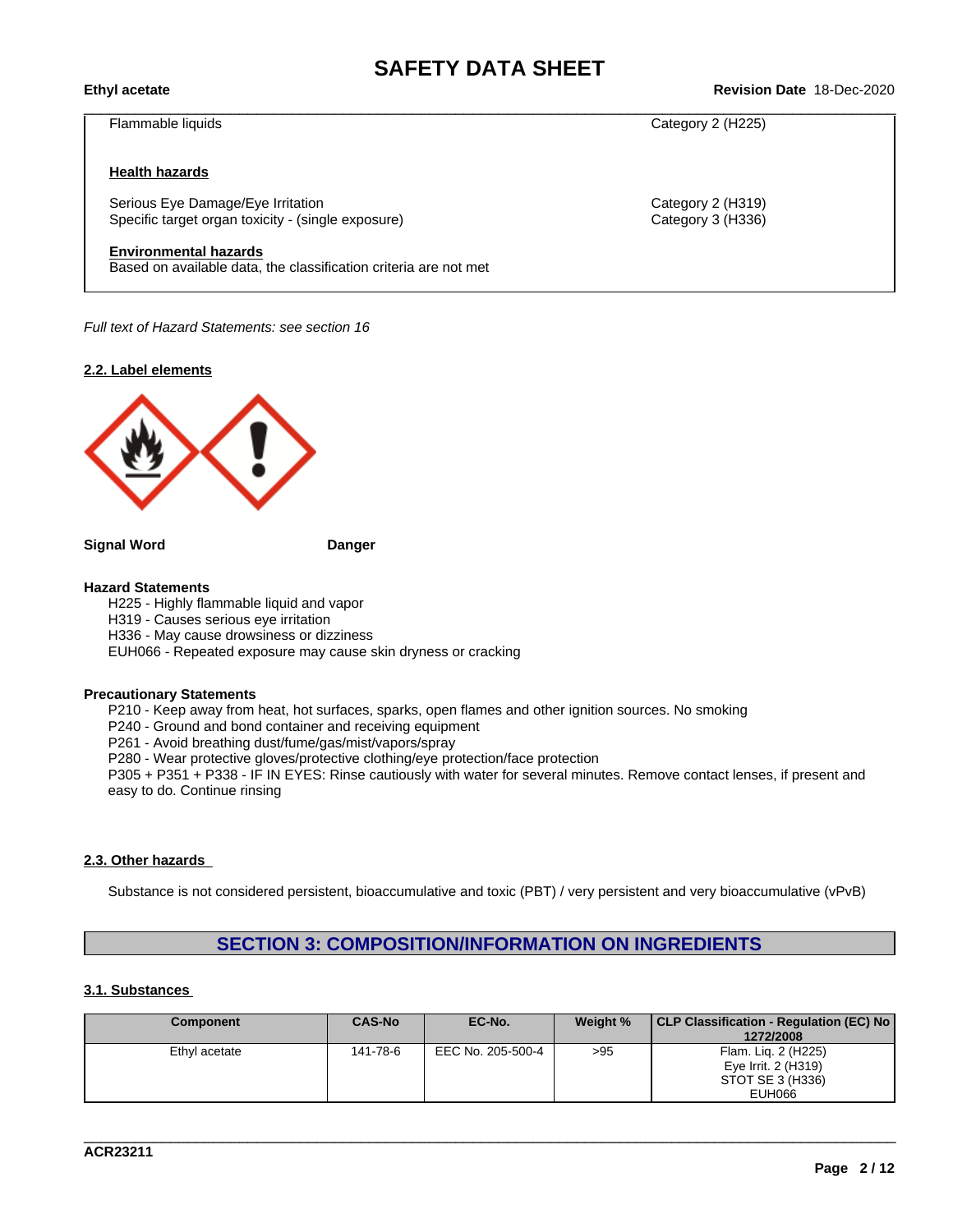#### **Reach Registration Number** 01-2119475103-46

*Full text of Hazard Statements: see section 16*

## **SECTION 4: FIRST AID MEASURES**

#### **4.1. Description of first aid measures**

| <b>General Advice</b>                                            | If symptoms persist, call a physician.                                                                                                                                                          |  |  |  |
|------------------------------------------------------------------|-------------------------------------------------------------------------------------------------------------------------------------------------------------------------------------------------|--|--|--|
| <b>Eye Contact</b>                                               | Rinse immediately with plenty of water, also under the eyelids, for at least 15 minutes. Get<br>medical attention.                                                                              |  |  |  |
| <b>Skin Contact</b>                                              | Wash off immediately with plenty of water for at least 15 minutes. If skin irritation persists,<br>call a physician.                                                                            |  |  |  |
| Ingestion                                                        | Clean mouth with water and drink afterwards plenty of water.                                                                                                                                    |  |  |  |
| <b>Inhalation</b>                                                | Remove to fresh air. If not breathing, give artificial respiration. Get medical attention if<br>symptoms occur.                                                                                 |  |  |  |
| Self-Protection of the First Aider                               | Ensure that medical personnel are aware of the material(s) involved, take precautions to<br>protect themselves and prevent spread of contamination.                                             |  |  |  |
| 4.2. Most important symptoms and effects, both acute and delayed |                                                                                                                                                                                                 |  |  |  |
|                                                                  | Difficulty in breathing. May cause central nervous system depression: Inhalation of high<br>vapor concentrations may cause symptoms like headache, dizziness, tiredness, nausea<br>and vomiting |  |  |  |

#### **4.3. Indication of any immediate medical attention and special treatment needed**

**Notes to Physician** Treat symptomatically. Symptoms may be delayed.

### **SECTION 5: FIREFIGHTING MEASURES**

### **5.1. Extinguishing media**

#### **Suitable Extinguishing Media**

Water spray, carbon dioxide (CO2), dry chemical, alcohol-resistant foam.

#### **Extinguishing media which must not be used for safety reasons**

Do not use a solid water stream as it may scatter and spread fire.

### **5.2. Special hazards arising from the substance or mixture**

Flammable. Risk of ignition. Vapors may form explosive mixtures with air. Vapors may travel to source of ignition and flash back. Containers may explode when heated.

#### **Hazardous Combustion Products**

Carbon monoxide (CO), Carbon dioxide (CO2).

#### **5.3. Advice for firefighters**

As in any fire, wear self-contained breathing apparatus pressure-demand, MSHA/NIOSH (approved or equivalent) and full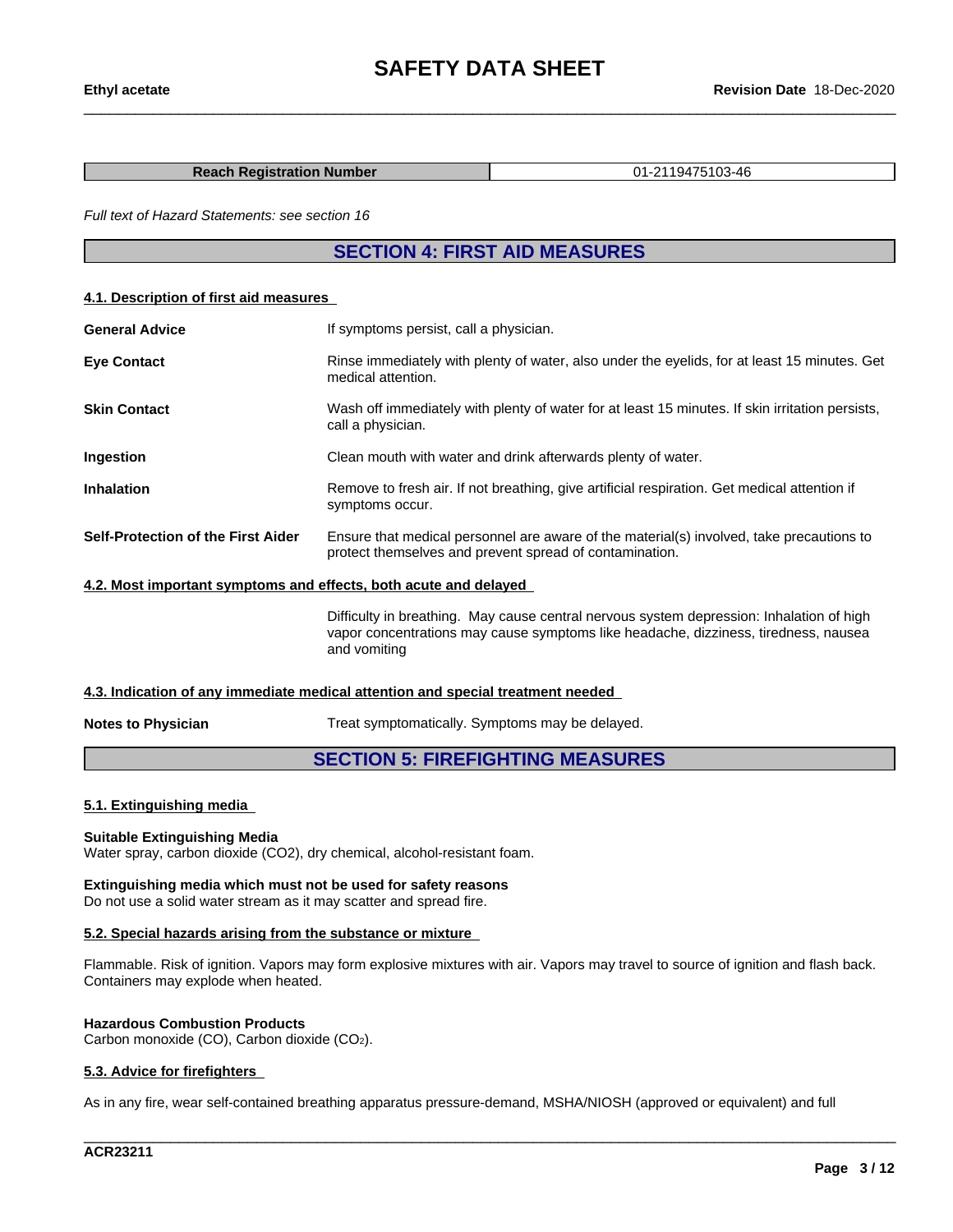protective gear.

# **SECTION 6: ACCIDENTAL RELEASE MEASURES**

#### **6.1. Personal precautions, protective equipment and emergency procedures**

Use personal protective equipment as required.Ensure adequate ventilation.

#### **6.2. Environmental precautions**

Should not be released into the environment. See Section 12 for additional Ecological Information.

#### **6.3. Methods and material for containment and cleaning up**

Soak up with inert absorbent material. Keep in suitable, closed containers for disposal.

#### **6.4. Reference to other sections**

Refer to protective measures listed in Sections 8 and 13.

# **SECTION 7: HANDLING AND STORAGE**

#### **7.1. Precautions for safe handling**

Ensure adequate ventilation. Wear personal protective equipment/face protection. Do not get in eyes, on skin, or on clothing. Avoid ingestion and inhalation.

#### **Hygiene Measures**

Handle in accordance with good industrial hygiene and safety practice. Keep away from food, drink and animal feeding stuffs. Do not eat, drink or smoke when using this product. Remove and wash contaminated clothing and gloves, including the inside, before re-use. Wash hands before breaks and after work.

#### **7.2. Conditions for safe storage, including any incompatibilities**

Flammables area. Keep away from heat, sparks and flame. Keep container tightly closed in a dry and well-ventilated place.

**Technical Rules for Hazardous Substances (TRGS) 510 Storage Class (LGK) (Germany)** Class 3

#### **7.3. Specific end use(s)**

Use in laboratories

**SECTION 8: EXPOSURE CONTROLS/PERSONAL PROTECTION**

#### **8.1. Control parameters**

#### **Exposure limits**

List source(s): **UK** - EH40/2005 Work Exposure Limits, Third edition. Published 2018. **IRE -** 2018 Code of Practice for the Chemical Agents Regulations, Schedule 1. Published by the Health and Safety Authority

| Component     | The United Kinadom                 | <b>European Union</b>              | Ireland                             |
|---------------|------------------------------------|------------------------------------|-------------------------------------|
| Ethyl acetate | STEL: $1468 \text{ mg/m}^3$ 15 min | TWA: 734 mg/m <sup>3</sup> (15min) | TWA: 734 mg/m $3$ 8 hr.             |
|               | STEL: 400 ppm 15 min               | TWA: 200 ppm (15min)               | TWA: 200 ppm 8 hr.                  |
|               | TWA: 734 mg/m <sup>3</sup> 8 hr    | STEL: 1468 mg/m <sup>3</sup> (8h)  | STEL: 1468 mg/m <sup>3</sup> 15 min |
|               | TWA: 200 ppm 8 hr                  | STEL: 400 ppm (8h)                 | STEL: 400 ppm 15 min                |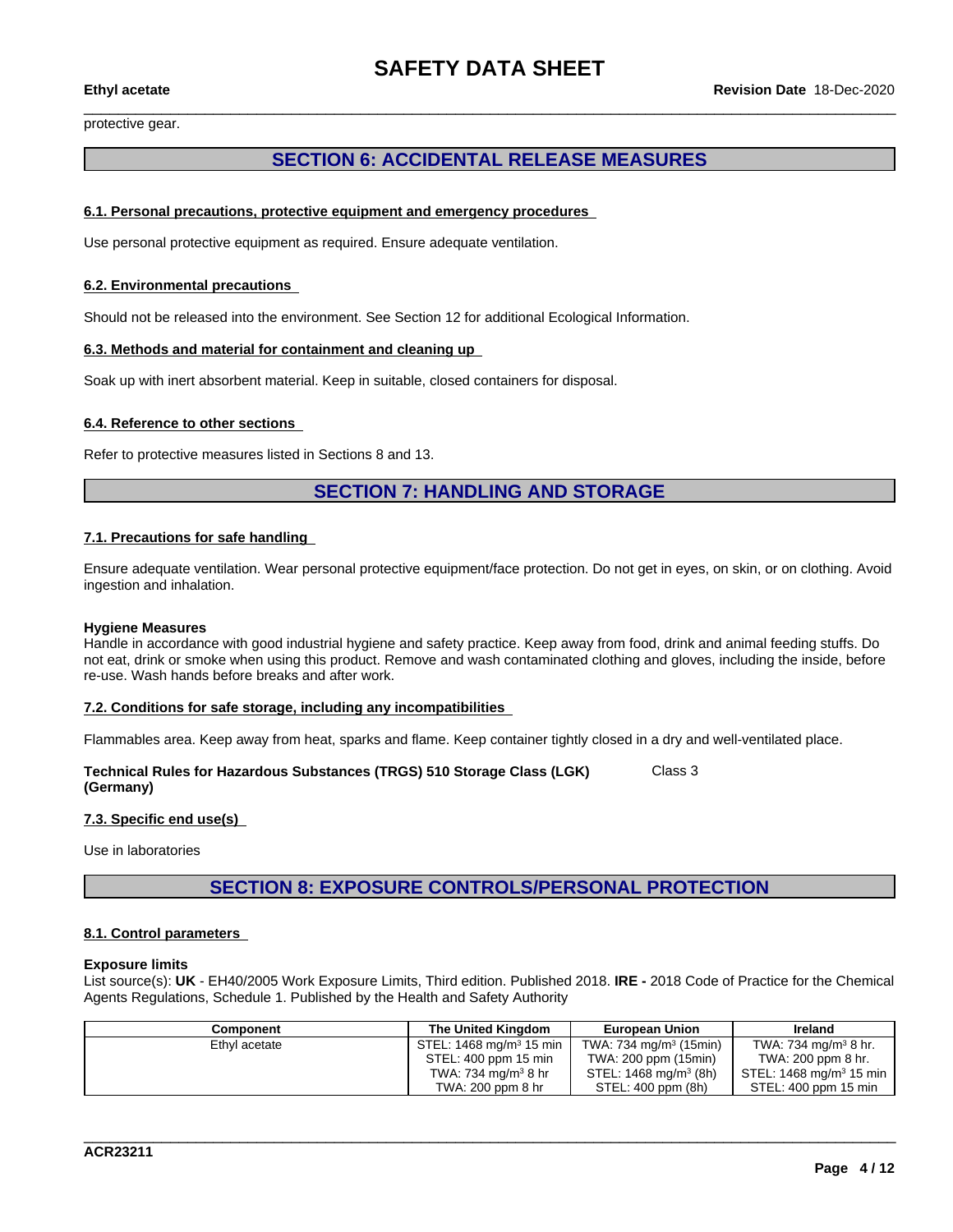#### **Biological limit values**

This product, as supplied, does not contain any hazardous materials with biological limits established by the region specific regulatory bodies

#### **Monitoring methods**

BS EN 14042:2003 Title Identifier: Workplace atmospheres. Guide for the application and use of procedures for the assessment of exposure to chemical and biological agents.

MDHS70 General methods for sampling airborne gases and vapours

MDHS 88 Volatile organic compounds in air. Laboratory method using diffusive samplers, solvent desorption and gas chromatography

MDHS 96 Volatile organic compounds in air - Laboratory method using pumped solid sorbent tubes, solvent desorption and gas chromatography

### **Derived No Effect Level (DNEL)** See table for values

| Route of exposure | Acute effects (local) | <b>Acute effects</b> | <b>Chronic effects</b> | <b>Chronic effects</b> |
|-------------------|-----------------------|----------------------|------------------------|------------------------|
| Oral              |                       | (systemic)           | (local)                | (systemic)             |
| <b>Dermal</b>     |                       |                      |                        | 63 mg/kg bw/d          |
| <b>Inhalation</b> | 1468 mg/m $3$         | 1468 mg/m $3$        | 734 mg/m <sup>3</sup>  | 734 mg/m <sup>3</sup>  |
|                   | $400$ ppm             | $400$ ppm            | $200$ ppm              | $200$ ppm              |

#### **Predicted No Effect Concentration** See values below. **(PNEC)**

| <b>Fresh water</b>           | $0.26$ mg/l             |
|------------------------------|-------------------------|
| <b>Fresh water sediment</b>  | $0.34$ mg/kg            |
| <b>Marine water</b>          | $0.026$ mg/l            |
| <b>Marine water sediment</b> | $0.034$ mg/kg           |
| Microorganisms in sewage     | 650 mg/l                |
| treatment                    |                         |
| Soil (Agriculture)           | $0.22 \text{ mg/kg}$ dw |

#### **8.2. Exposure controls**

#### **Engineering Measures**

Ensure adequate ventilation, especially in confined areas. Use explosion-proof electrical/ventilating/lighting/equipment. Ensure that eyewash stations and safety showers are close to the workstation location.

Wherever possible, engineering control measures such as the isolation or enclosure of the process, the introduction of process or equipment changes to minimise release or contact, and the use of properly designed ventilation systems, should be adopted to control hazardous materials at source

| Personal protective equipment<br><b>Eye Protection</b> |                          | Goggles (European standard - EN 166) |                    |                                          |
|--------------------------------------------------------|--------------------------|--------------------------------------|--------------------|------------------------------------------|
| <b>Hand Protection</b>                                 |                          | Protective gloves                    |                    |                                          |
| Glove material                                         | <b>Breakthrough time</b> | <b>Glove thickness</b>               | <b>EU</b> standard | Glove comments                           |
| Butyl rubber                                           | $>120$ minutes           | $0.5 - 0.7$ mm                       | EN 374 Level 4     | Permeation rate 8 µg/cm2/min             |
| Nitrile rubber                                         | $<$ 200 minutes          |                                      |                    | As tested under EN374-3 Determination of |
|                                                        |                          |                                      |                    | Resistance to Permeation by Chemicals    |
| <b>PVA</b>                                             | $>$ 360 minutes          | $0.3 \text{ mm}$                     |                    |                                          |
| Nitrile rubber                                         | $<$ 30 minutes           | $0.38$ mm                            |                    |                                          |
| Skin and body protection                               |                          | Long sleeved clothing                |                    |                                          |

\_\_\_\_\_\_\_\_\_\_\_\_\_\_\_\_\_\_\_\_\_\_\_\_\_\_\_\_\_\_\_\_\_\_\_\_\_\_\_\_\_\_\_\_\_\_\_\_\_\_\_\_\_\_\_\_\_\_\_\_\_\_\_\_\_\_\_\_\_\_\_\_\_\_\_\_\_\_\_\_\_\_\_\_\_\_\_\_\_\_\_\_\_\_

**ACR23211**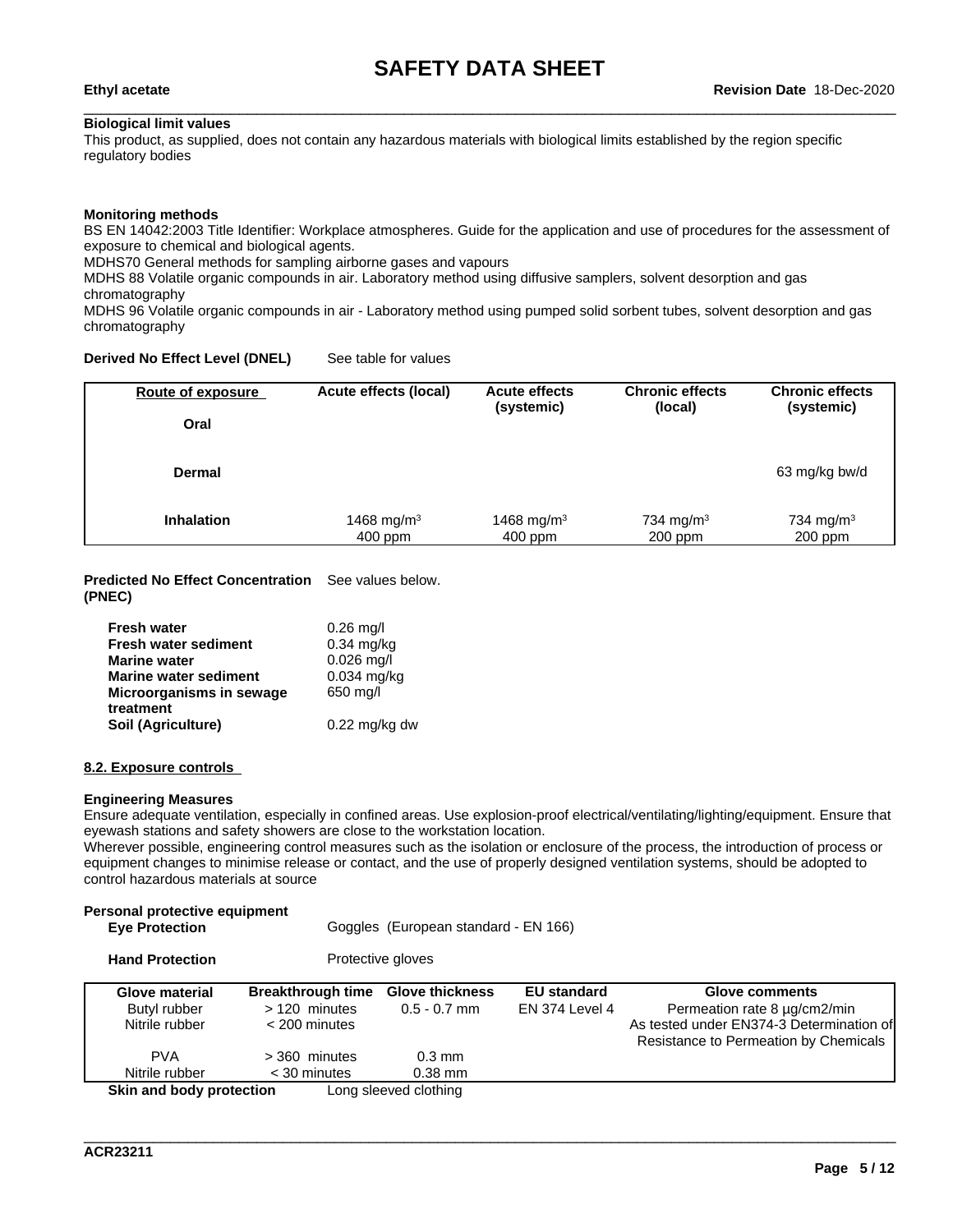### Inspect gloves before use.

Please observe the instructions regarding permeability and breakthrough time which are provided by the supplier of the gloves. (Refer to manufacturer/supplier for information)

Ensure gloves are suitable for the task: Chemical compatability, Dexterity, Operational conditions, User susceptibility, e.g. sensitisation effects, also take into consideration the specific local conditions under which the product is used, such as the danger of cuts, abrasion.

Remove gloves with care avoiding skin contamination.

| <b>Respiratory Protection</b> | No protective equipment is needed under normal use conditions.                                                                                         |
|-------------------------------|--------------------------------------------------------------------------------------------------------------------------------------------------------|
| Large scale/emergency use     | Use a NIOSH/MSHA or European Standard EN 136 approved respirator if exposure limits<br>are exceeded or if irritation or other symptoms are experienced |
| Small scale/Laboratory use    | Maintain adequate ventilation                                                                                                                          |
|                               |                                                                                                                                                        |

**Environmental exposure controls** No information available.

# **SECTION 9: PHYSICAL AND CHEMICAL PROPERTIES**

#### **9.1. Information on basic physical and chemical properties**

| <b>Physical State</b>                          | Liquid                                                    |                                                                                             |
|------------------------------------------------|-----------------------------------------------------------|---------------------------------------------------------------------------------------------|
| Appearance                                     | Colorless                                                 |                                                                                             |
| Odor                                           | sweet                                                     |                                                                                             |
| <b>Odor Threshold</b>                          | 50 ppm                                                    |                                                                                             |
| <b>Melting Point/Range</b>                     | $-83.5$ °C / $-118.3$ °F                                  |                                                                                             |
| <b>Softening Point</b>                         | No data available                                         |                                                                                             |
| <b>Boiling Point/Range</b>                     | 75 - 78 °C / 167 - 172.4 °F                               |                                                                                             |
| <b>Flammability (liquid)</b>                   | Highly flammable                                          | On basis of test data                                                                       |
| <b>Flammability (solid,gas)</b>                | Not applicable                                            | Liquid                                                                                      |
| <b>Explosion Limits</b>                        | Lower 2 Vol%                                              |                                                                                             |
|                                                | Upper 12 Vol%                                             |                                                                                             |
| <b>Flash Point</b>                             | -4 °C / 24.8 °F                                           | Method - CC (closed cup)                                                                    |
| <b>Autoignition Temperature</b>                | 427 °C / 800.6 °F                                         |                                                                                             |
| <b>Decomposition Temperature</b>               | No data available                                         |                                                                                             |
| рH                                             | No information available                                  |                                                                                             |
| <b>Viscosity</b>                               | 0.45 cP @ 20 $°C$                                         | Dynamic                                                                                     |
| <b>Water Solubility</b>                        | $80$ g/l                                                  | 20 °C                                                                                       |
| Solubility in other solvents                   | Miscible Alcohol acetone                                  |                                                                                             |
| <b>Partition Coefficient (n-octanol/water)</b> |                                                           |                                                                                             |
| <b>Component</b>                               | log Pow                                                   |                                                                                             |
| Ethyl acetate                                  | 0.6                                                       |                                                                                             |
| <b>Vapor Pressure</b>                          | 103 mbar @ 20°C                                           |                                                                                             |
| Density / Specific Gravity                     | 0.902                                                     | @ 20 °C                                                                                     |
| <b>Bulk Density</b>                            | Not applicable                                            | Liquid                                                                                      |
| <b>Vapor Density</b>                           | 3.04                                                      | $(Air = 1.0)$                                                                               |
| <b>Particle characteristics</b>                | Not applicable (liquid)                                   |                                                                                             |
| 9.2. Other information                         |                                                           |                                                                                             |
| <b>Molecular Formula</b>                       | C4 H8 O2                                                  |                                                                                             |
| <b>Molecular Weight</b>                        | 88.11                                                     |                                                                                             |
| <b>Explosive Properties</b>                    | Not explosive Vapors may form explosive mixtures with air |                                                                                             |
| <b>Oxidizing Properties</b>                    |                                                           | Not oxidising (based on the chemical structure of the substance and oxidation states of the |
|                                                | constituent elements)                                     |                                                                                             |
| <b>Evaporation Rate</b>                        | 6.2 - (Butyl Acetate = $1.0$ )                            |                                                                                             |
| <b>Surface tension</b>                         | 24 mN/m @ 20°C                                            |                                                                                             |
|                                                |                                                           |                                                                                             |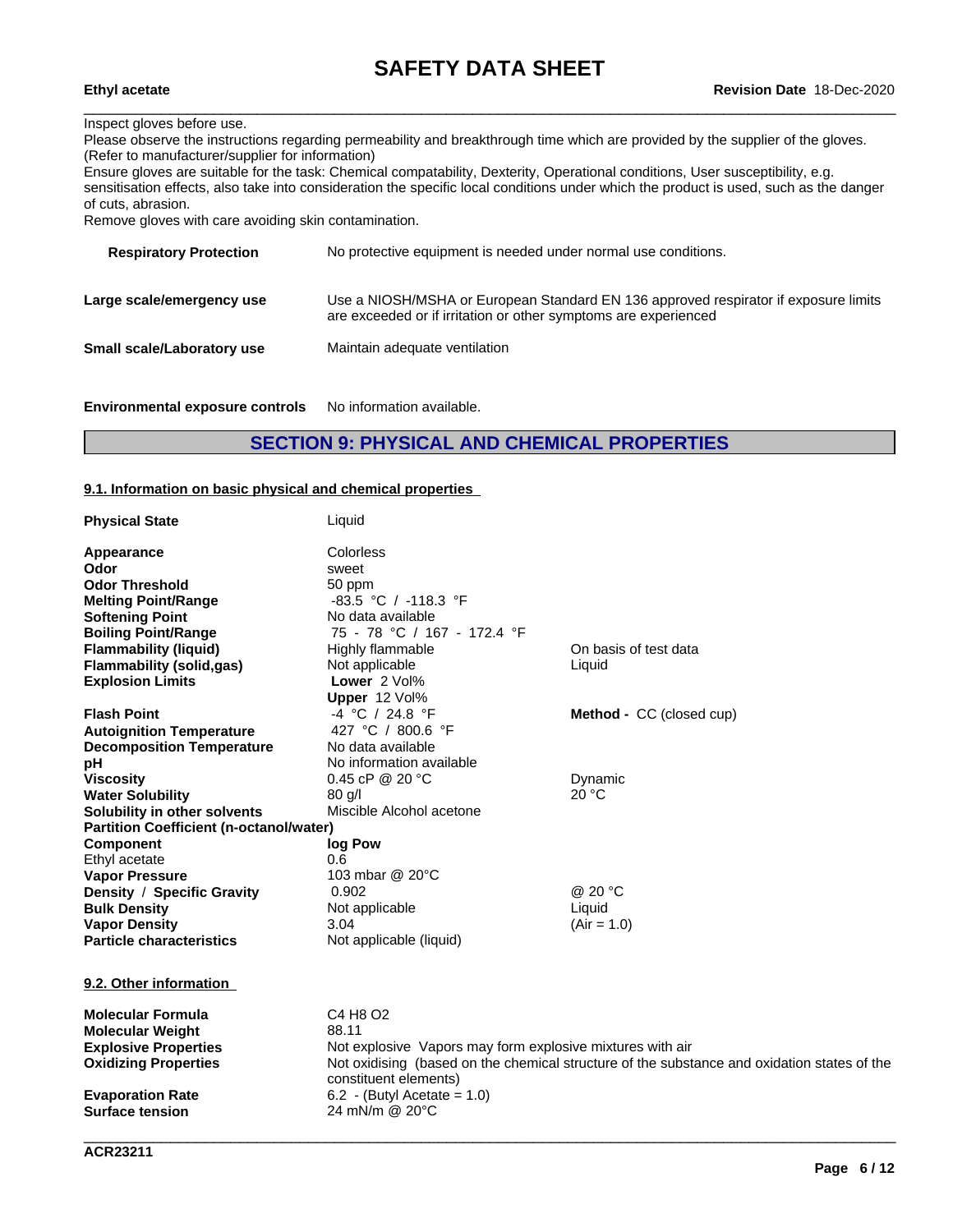## **SECTION 10: STABILITY AND REACTIVITY**

| 10.1. Reactivity                                              | None known, based on information available                                               |  |  |  |  |
|---------------------------------------------------------------|------------------------------------------------------------------------------------------|--|--|--|--|
| 10.2. Chemical stability                                      | Stable under normal conditions.                                                          |  |  |  |  |
| 10.3. Possibility of hazardous reactions                      |                                                                                          |  |  |  |  |
| <b>Hazardous Polymerization</b><br><b>Hazardous Reactions</b> | Hazardous polymerization does not occur.<br>None under normal processing.                |  |  |  |  |
| 10.4. Conditions to avoid                                     | Incompatible products. Keep away from open flames, hot surfaces and sources of ignition. |  |  |  |  |
| 10.5. Incompatible materials                                  | Strong oxidizing agents. Strong acids. Amines. Peroxides.                                |  |  |  |  |

#### **10.6. Hazardous decomposition products**

Carbon monoxide (CO). Carbon dioxide (CO2).

# **SECTION 11: TOXICOLOGICAL INFORMATION**

#### **11.1. Information on hazard classes as defined in Regulation (EC) No 1272/2008**

#### **Product Information**

**(a) acute toxicity;**

**Oral Based on available data, the classification criteria are not met**<br>**Dermal** Based on available data, the classification criteria are not met **Dermal** Based on available data, the classification criteria are not met<br> **Inhalation** Based on available data, the classification criteria are not met Based on available data, the classification criteria are not met

| Component     | ∟D50 Oral            | <b>LD50 Dermal</b>                               | <b>LC50 Inhalation</b> |
|---------------|----------------------|--------------------------------------------------|------------------------|
| Ethyl acetate | 10,200 mg/kg ( Rat ) | > 20 mL/kg ( Rabbit )<br>18000 mg/kg<br>(Rabbit) | 58 mg/l (rat; 8 h)     |

| (b) skin corrosion/irritation; | Based on available data, the classification criteria are not met |
|--------------------------------|------------------------------------------------------------------|
| Test method                    | OECD 404                                                         |
| <b>Test species</b>            | rabbit                                                           |
| <b>Observational endpoint</b>  | No skin irritation                                               |

#### **(c) serious eye damage/irritation;** Category 2 **Test method**<br> **Test species**<br> **Test species**<br> **CO**<br> **CO**<br> **CO**<br> **CO**<br> **CO**<br> **CO**<br> **CO**<br> **CO**<br> **CO**<br> **CO**<br> **CO**<br> **CO**<br> **CO**<br> **CO**<br> **CO**<br> **CO**<br> **CO**<br> **CO Test species Observation end point** Irritating to eyes

**(d) respiratory or skin sensitization;**

**Respiratory** Based on available data, the classification criteria are not met **Skin** Based on available data, the classification criteria are not met

| Component        | method<br>⊥est                               | <b>cnaciac</b><br><b>001</b><br>auculus<br>$-$ | Studv<br>้ result     |
|------------------|----------------------------------------------|------------------------------------------------|-----------------------|
| acetate<br>∴thvi | 406<br>OECD<br>$. \cap$<br>Guideline<br>- 63 | quinea<br>n <sub>1</sub><br>nca piu            | non-.<br>-sensitisina |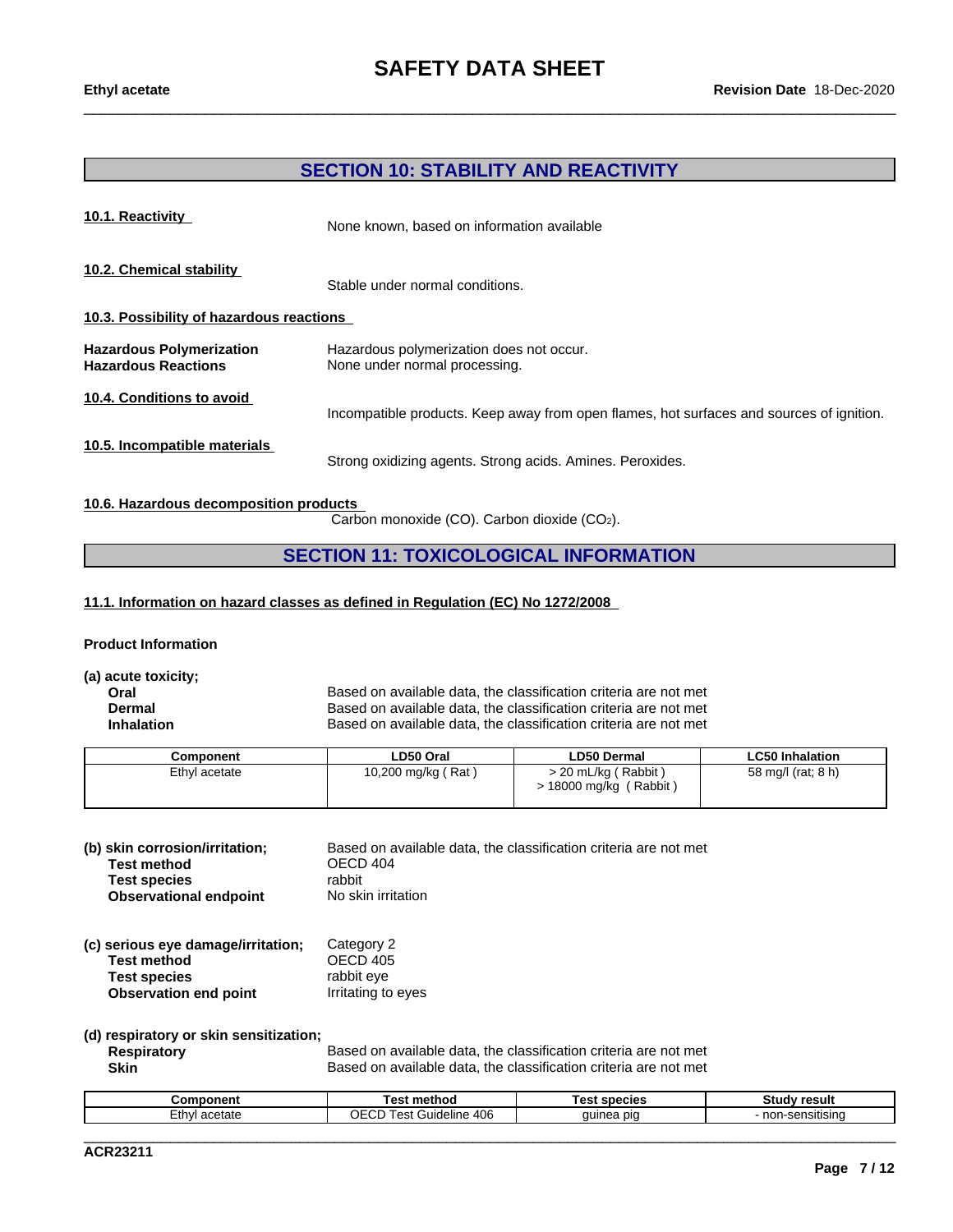\_\_\_\_\_\_\_\_\_\_\_\_\_\_\_\_\_\_\_\_\_\_\_\_\_\_\_\_\_\_\_\_\_\_\_\_\_\_\_\_\_\_\_\_\_\_\_\_\_\_\_\_\_\_\_\_\_\_\_\_\_\_\_\_\_\_\_\_\_\_\_\_\_\_\_\_\_\_\_\_\_\_\_\_\_\_\_\_\_\_\_\_\_\_ **Ethyl acetate Revision Date** 18-Dec-2020

 $141-78-6$  ( $>95$ )

**(e) germ cell mutagenicity;** Based on available data, the classification criteria are not met

| Component                                 | Test method                                             | <b>Test species</b>   | Study result |
|-------------------------------------------|---------------------------------------------------------|-----------------------|--------------|
| Ethyl acetate<br>$141 - 78 - 6$ ( $>95$ ) | <b>OECD Test Guideline 471</b><br>AMES test             | in vitro<br>Bacteria  | negative     |
|                                           | OECD Test Guideline 473<br>Chromosomal aberration assay | in vitro<br>Mammalian | negative     |
|                                           | OECD Test Guideline 476<br>Gene cell mutation           | in vitro<br>Mammalian | negative     |
|                                           | OECD Test Guideline 474<br>Mouse micronucleus assay     | in vivo<br>Mammalian  | negative     |

**(f) carcinogenicity;** Based on available data, the classification criteria are not met

There are no known carcinogenic chemicals in this product

| (g) reproductive toxicity; | Based on available data, the classification criteria are not met |  |
|----------------------------|------------------------------------------------------------------|--|
|----------------------------|------------------------------------------------------------------|--|

| (g) reproductive toxicity,                                                                                                             | Based on available data, the classification chilena are not met  |                                                                          |                         |
|----------------------------------------------------------------------------------------------------------------------------------------|------------------------------------------------------------------|--------------------------------------------------------------------------|-------------------------|
| Component                                                                                                                              | <b>Test method</b>                                               | <b>Test species / Duration</b>                                           | <b>Study result</b>     |
| Ethyl acetate                                                                                                                          | <b>OECD Test Guideline 416</b>                                   | Oral                                                                     | $NOAEL =$               |
| $141 - 78 - 6$ ( $>95$ )                                                                                                               |                                                                  | mouse                                                                    | 26400                   |
|                                                                                                                                        |                                                                  | 2 Generation                                                             | mg/kg bw/day            |
|                                                                                                                                        | <b>OECD Test Guideline 414</b>                                   | Inhalation                                                               | $NOAEC =$               |
|                                                                                                                                        |                                                                  | Rat                                                                      | 73300 mg/m <sup>3</sup> |
|                                                                                                                                        |                                                                  |                                                                          |                         |
| (h) STOT-single exposure;                                                                                                              | Category 3                                                       |                                                                          |                         |
| <b>Results / Target organs</b>                                                                                                         | Central nervous system (CNS).                                    |                                                                          |                         |
| (i) STOT-repeated exposure;                                                                                                            | Based on available data, the classification criteria are not met |                                                                          |                         |
| <b>Test method</b>                                                                                                                     | EPA OTS 795,2600                                                 | EPA OTS 798.2450                                                         |                         |
| <b>Test species / Duration</b>                                                                                                         | Rat / 90 days                                                    | Rat / 90 days                                                            |                         |
| <b>Study result</b>                                                                                                                    | $NOAEL = 900$ mg/kg bw/day<br>$LOAEL = 3600$ mg/kg               | $NOEC = 1.28$ mg/l                                                       |                         |
| Route of exposure                                                                                                                      | Oral                                                             | Inhalation                                                               |                         |
| <b>Target Organs</b>                                                                                                                   | None known.                                                      |                                                                          |                         |
| (i) aspiration hazard;                                                                                                                 | Based on available data, the classification criteria are not met |                                                                          |                         |
| Symptoms / effects, both acute and May cause central nervous system depression. Inhalation of high vapor concentrations may<br>delayed |                                                                  | cause symptoms like headache, dizziness, tiredness, nausea and vomiting. |                         |
| 11.2. Information on other hazards                                                                                                     |                                                                  |                                                                          |                         |

**Endocrine Disrupting Properties** Assess endocrine disrupting properties for human health. This product does not contain any known or suspected endocrine disruptors.

# **SECTION 12: ECOLOGICAL INFORMATION**

\_\_\_\_\_\_\_\_\_\_\_\_\_\_\_\_\_\_\_\_\_\_\_\_\_\_\_\_\_\_\_\_\_\_\_\_\_\_\_\_\_\_\_\_\_\_\_\_\_\_\_\_\_\_\_\_\_\_\_\_\_\_\_\_\_\_\_\_\_\_\_\_\_\_\_\_\_\_\_\_\_\_\_\_\_\_\_\_\_\_\_\_\_\_

**12.1. Toxicity**

**Ecotoxicity effects** Do not empty into drains.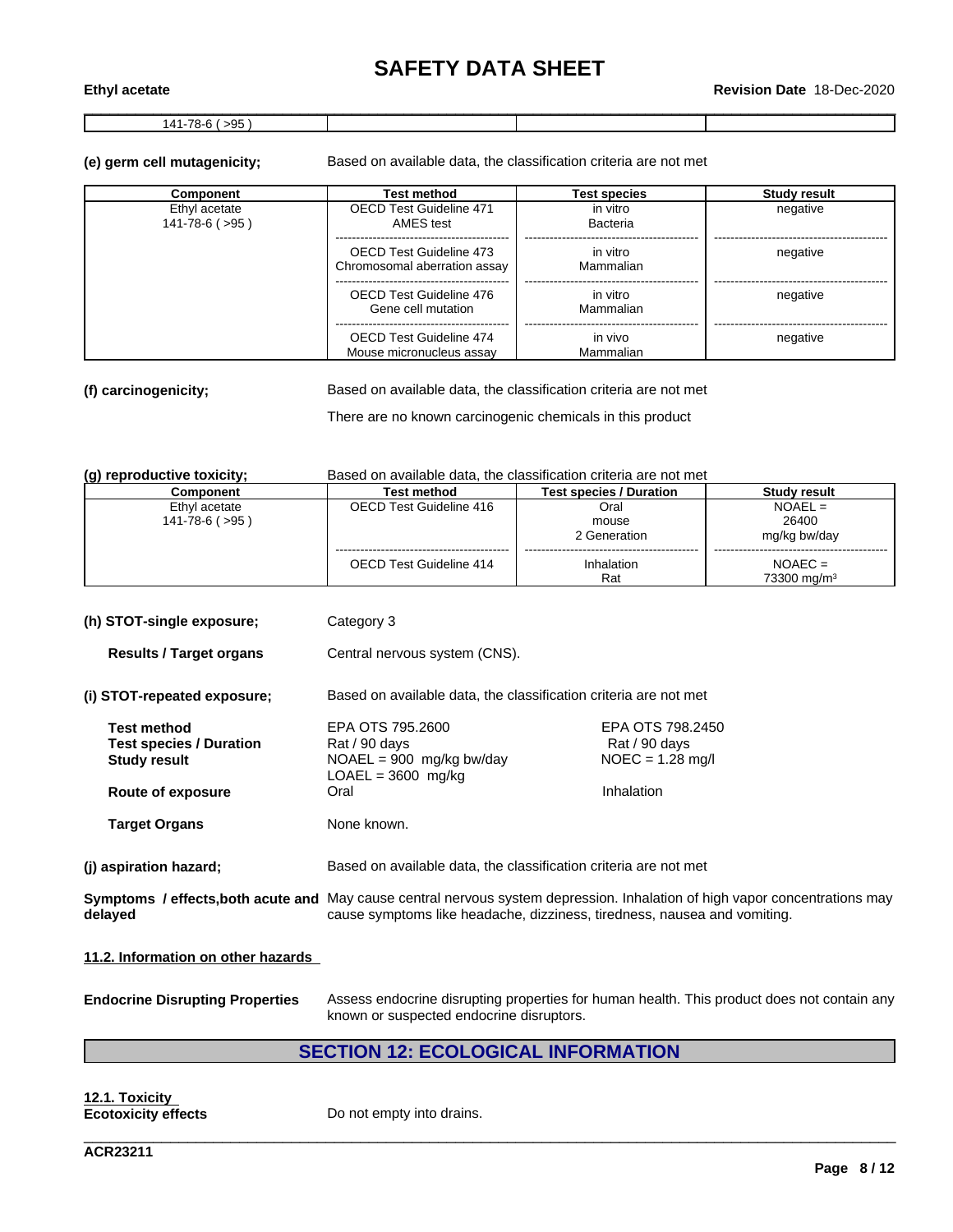| Component     | <b>Freshwater Fish</b>                                                  | <b>Water Flea</b>     | <b>Freshwater Algae</b> |
|---------------|-------------------------------------------------------------------------|-----------------------|-------------------------|
| Ethyl acetate | Fathead minnow: LC50: 230<br>mg/l/ 96h<br>Gold orfe: LC50: 270 mg/L/48h | $EC50 = 717$ mg/L/48h | $EC50 = 3300$ mg/L/48h  |

| Component     | <b>Microtox</b>           | <b>M-Factor</b> |
|---------------|---------------------------|-----------------|
| Ethyl acetate | $EC50 = 1180$ mg/L 5 min  |                 |
|               | $EC50 = 1500$ mg/L 15 min |                 |
|               | $EC50 = 5870$ mg/L 15 min |                 |
|               | $EC50 = 7400$ ma/L 2 h    |                 |

# **12.2. Persistence and degradability** Readily biodegradable

Persistence is unlikely, based on information available.

| Component              | Degradability                       |
|------------------------|-------------------------------------|
| Ethyl<br>acetate<br>70 | (OECD 301 D)<br>70<br>79 %<br>120 C |
| >95<br>41،<br>$\sim$   |                                     |

**12.3. Bioaccumulative potential** Bioaccumulation is unlikely

| Λr<br>.          | $\mathbf{a}$<br>.or | 16 L<br>DІ<br>. . |
|------------------|---------------------|-------------------|
| ٠.<br>нате<br>ЕU | U.L                 | ז ר               |

| 12.4. Mobility in soil                                                                                 | The product contains volatile organic compounds (VOC) which will evaporate easily from all<br>surfaces. Will likely be mobile in the environment due to its volatility. Disperses rapidly in<br>air |
|--------------------------------------------------------------------------------------------------------|-----------------------------------------------------------------------------------------------------------------------------------------------------------------------------------------------------|
| <b>Surface tension</b>                                                                                 | 24 mN/m @ $20^{\circ}$ C                                                                                                                                                                            |
| 12.5. Results of PBT and vPvB<br>assessment                                                            | Substance is not considered persistent, bioaccumulative and toxic (PBT) / very persistent<br>and very bioaccumulative (vPvB).                                                                       |
| 12.6. Endocrine disrupting<br>properties<br><b>Endocrine Disruptor Information</b>                     | This product does not contain any known or suspected endocrine disruptors                                                                                                                           |
| 12.7. Other adverse effects<br><b>Persistent Organic Pollutant</b><br><b>Ozone Depletion Potential</b> | This product does not contain any known or suspected substance<br>This product does not contain any known or suspected substance                                                                    |

# **SECTION 13: DISPOSAL CONSIDERATIONS**

#### **13.1. Waste treatment methods**

| Waste from Residues/Unused<br><b>Products</b> | Waste is classified as hazardous. Dispose of in accordance with the European Directives<br>on waste and hazardous waste. Dispose of in accordance with local regulations.                                                                      |
|-----------------------------------------------|------------------------------------------------------------------------------------------------------------------------------------------------------------------------------------------------------------------------------------------------|
| <b>Contaminated Packaging</b>                 | Dispose of this container to hazardous or special waste collection point. Empty containers<br>retain product residue, (liquid and/or vapor), and can be dangerous. Keep product and<br>empty container away from heat and sources of ignition. |
| European Waste Catalogue (EWC)                | According to the European Waste Catalog, Waste Codes are not product specific, but<br>application specific.                                                                                                                                    |
| <b>Other Information</b>                      | Waste codes should be assigned by the user based on the application for which the product<br>was used. Do not flush to sewer. Can be landfilled or incinerated, when in compliance with<br>local regulations.                                  |

# **SECTION 14: TRANSPORT INFORMATION**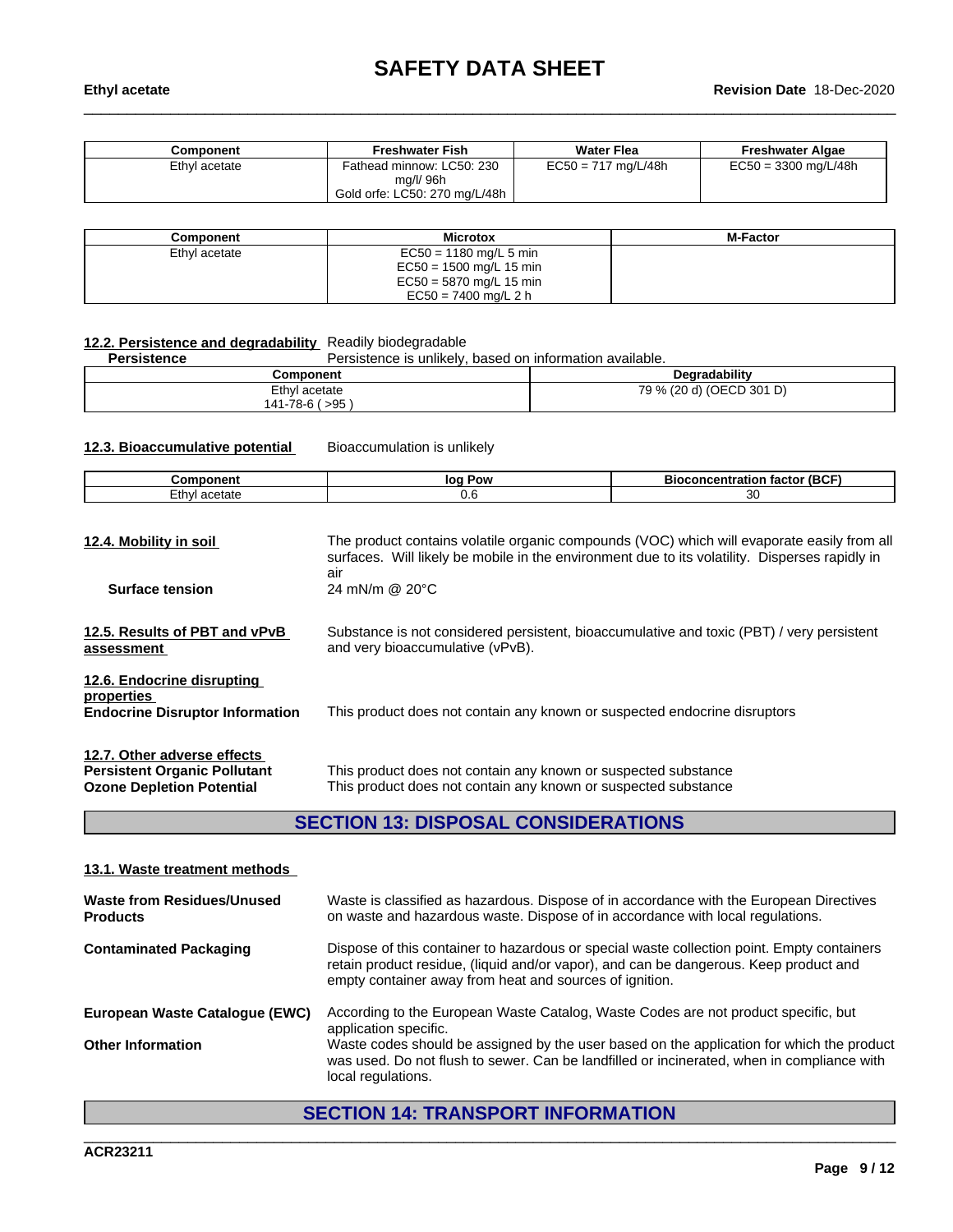#### **IMDG/IMO**

| 14.1. UN number                  | UN1173        |
|----------------------------------|---------------|
| 14.2. UN proper shipping name    | ETHYL ACETATE |
| 14.3. Transport hazard class(es) |               |
| 14.4. Packing group              |               |

**ADR** 

| 14.1. UN number                  | UN1173        |
|----------------------------------|---------------|
| 14.2. UN proper shipping name    | ETHYL ACETATE |
| 14.3. Transport hazard class(es) |               |
| 14.4. Packing group              |               |

**IATA** 

| 14.1. UN number<br>14.2. UN proper shipping name<br>14.3. Transport hazard class(es)<br>14.4. Packing group | UN1173<br>ETHYL ACETATE<br>3<br>П |
|-------------------------------------------------------------------------------------------------------------|-----------------------------------|
| 14.5. Environmental hazards                                                                                 | No hazards identified             |
| 14.6. Special precautions for user                                                                          | No special precautions required   |
| 14.7. Maritime transport in bulk<br>according to IMO instruments                                            | Not applicable, packaged goods    |

# **SECTION 15: REGULATORY INFORMATION**

#### **15.1. Safety, health and environmental regulations/legislation specific for the substance or mixture**

#### **International Inventories**

X = listed, Europe (EINECS/ELINCS/NLP), U.S.A. (TSCA), Canada (DSL/NDSL), Philippines (PICCS), China (IECSC), Japan (ENCS), Australia (AICS), Korea (ECL).

| <b>Component</b> | <b>EINECS</b> | <b>ELINCS</b> | <b>NLP</b> | <b>TSCA</b> | <b>DSL</b> | <b>NDSL</b> | <b>PICCS</b> | <b>ENCS</b> | <b>IECSC</b> | <b>AICS</b> | <b>KECL</b>   |
|------------------|---------------|---------------|------------|-------------|------------|-------------|--------------|-------------|--------------|-------------|---------------|
| Ethyl acetate    | 205-500-4     |               |            |             |            |             |              |             |              |             | $-0004$<br>KE |
|                  |               |               |            |             |            |             |              |             |              |             |               |

## Regulation (EC) No 649/2012 of the European Parliament and of the Council of 4 July 2012 concerning the export and **import of dangerous chemicals**

Not applicable

#### **National Regulations**

**WGK Classification** See table for values

| Component        | .<br><b>Water Classification</b><br>. (VwVwS)<br>Germany | Luft Class<br>Germany<br>. д. |
|------------------|----------------------------------------------------------|-------------------------------|
| ∠th∨l<br>acetate | WGK1                                                     |                               |

| Component                                                                                                      | <b>INRS</b><br><b>/ Tables of occupational)</b> ا<br>France<br>diseases) |  |  |  |  |
|----------------------------------------------------------------------------------------------------------------|--------------------------------------------------------------------------|--|--|--|--|
| ∠th∨l<br>ำcetate                                                                                               | - RG 84<br>'MP<br>Tableaux des maladies professionnelles '               |  |  |  |  |
| 1 HZ<br>Lette is the of Control of Cubetonese Hoperdaug to Hoolth Demulations (COOHIL) 2002 and 2005 Americans |                                                                          |  |  |  |  |

\_\_\_\_\_\_\_\_\_\_\_\_\_\_\_\_\_\_\_\_\_\_\_\_\_\_\_\_\_\_\_\_\_\_\_\_\_\_\_\_\_\_\_\_\_\_\_\_\_\_\_\_\_\_\_\_\_\_\_\_\_\_\_\_\_\_\_\_\_\_\_\_\_\_\_\_\_\_\_\_\_\_\_\_\_\_\_\_\_\_\_\_\_\_

**UK** - Take note of Control of Substances Hazardous to Health Regulations (COSHH) 2002 and 2005 Amendment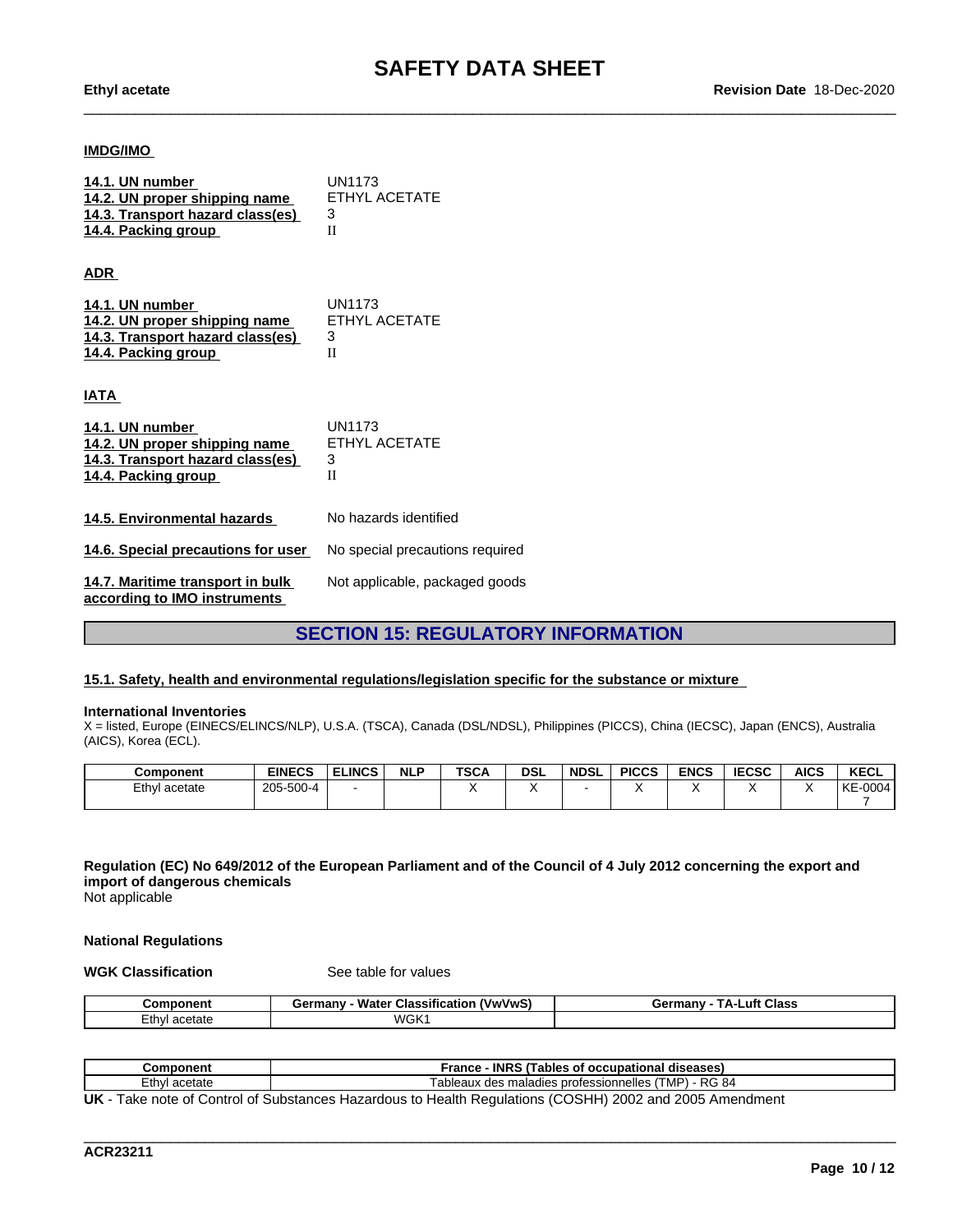#### **15.2. Chemical safety assessment**

A Chemical Safety Assessment/Report (CSA/CSR) has been conducted by the manufacturer/importer

## **SECTION 16: OTHER INFORMATION**

#### **Full text of H-Statements referred to undersections 2 and 3**

H225 - Highly flammable liquid and vapor

H319 - Causes serious eye irritation

H336 - May cause drowsiness or dizziness

EUH066 - Repeated exposure may cause skin dryness or cracking

#### **Legend**

**CAS** - Chemical Abstracts Service **TSCA** - United States Toxic Substances Control Act Section 8(b) Inventory **EINECS/ELINCS** - European Inventory of Existing Commercial Chemical **DSL/NDSL** - Canadian Domestic Substances List/Non-Domestic Substances/EU List of Notified Chemical Substances Substances List **PICCS** - Philippines Inventory of Chemicals and Chemical Substances **ENCS** - Japanese Existing and New Chemical Substances **IECSC** - Chinese Inventory of Existing Chemical Substances **AICS** - Australian Inventory of Chemical Substances **KECL** - Korean Existing and Evaluated Chemical Substances **NZIoC** - New Zealand Inventory of Chemicals **WEL** - Workplace Exposure Limit **TWA** - Time Weighted Average

**ACGIH** - American Conference of Governmental Industrial Hygienists **IARC** - International Agency for Research on Cancer **DNEL** - Derived No Effect Level **Predicted No Effect Concentration (PNEC) RPE** - Respiratory Protective Equipment **LD50** - Lethal Dose 50% **LC50** - Lethal Concentration 50%<br> **NOEC** - No Observed Effect Concentration<br> **NOEC** - No Observed Effect Concentration<br> **NOEC** - No Observed Effect Concentration **NOEC** - No Observed Effect Concentration **PBT** - Persistent, Bioaccumulative, Toxic **very Property Community vPvB** - very Persistent, very Bioaccumulative

> **ICAO/IATA** - International Civil Aviation Organization/International Air Transport Association **MARPOL** - International Convention for the Prevention of Pollution from **Ships**

**ADR** - European Agreement Concerning the International Carriage of Dangerous Goods by Road

**IMO/IMDG** - International Maritime Organization/International Maritime Dangerous Goods Code

**OECD** - Organisation for Economic Co-operation and Development **ATE** - Acute Toxicity Estimate **BCF** - Bioconcentration factor **VOC** (volatile organic compound)

#### **Key literature references and sources for data**

https://echa.europa.eu/information-on-chemicals

Suppliers safety data sheet, Chemadvisor - LOLI, Merck index, RTECS

#### **Training Advice**

Chemical hazard awareness training, incorporating labelling, Safety Data Sheets (SDS), Personal Protective Equipment (PPE) and hygiene.

Use of personal protective equipment, covering appropriate selection, compatibility, breakthrough thresholds, care, maintenance, fit and standards.

First aid for chemical exposure, including the use of eye wash and safety showers.<br>Fire prevention and fighting, identifying hazards and risks, static electricity, explosive atmospheres posed by vapours and dusts. Chemical incident response training.

| <b>Creation Date</b>    | 13-Oct-2009           |
|-------------------------|-----------------------|
| <b>Revision Date</b>    | 18-Dec-2020           |
| <b>Revision Summary</b> | Update to CLP Format. |

# **This safety data sheet complies with the requirements of Regulation (EC) No. 1907/2006 COMMISSION REGULATION (EU) 2020/878 amending Annex II to Regulation (EC) No 1907/2006**

**Disclaimer**

The information provided in this Safety Data Sheet is correct to the best of our knowledge, information and belief at the